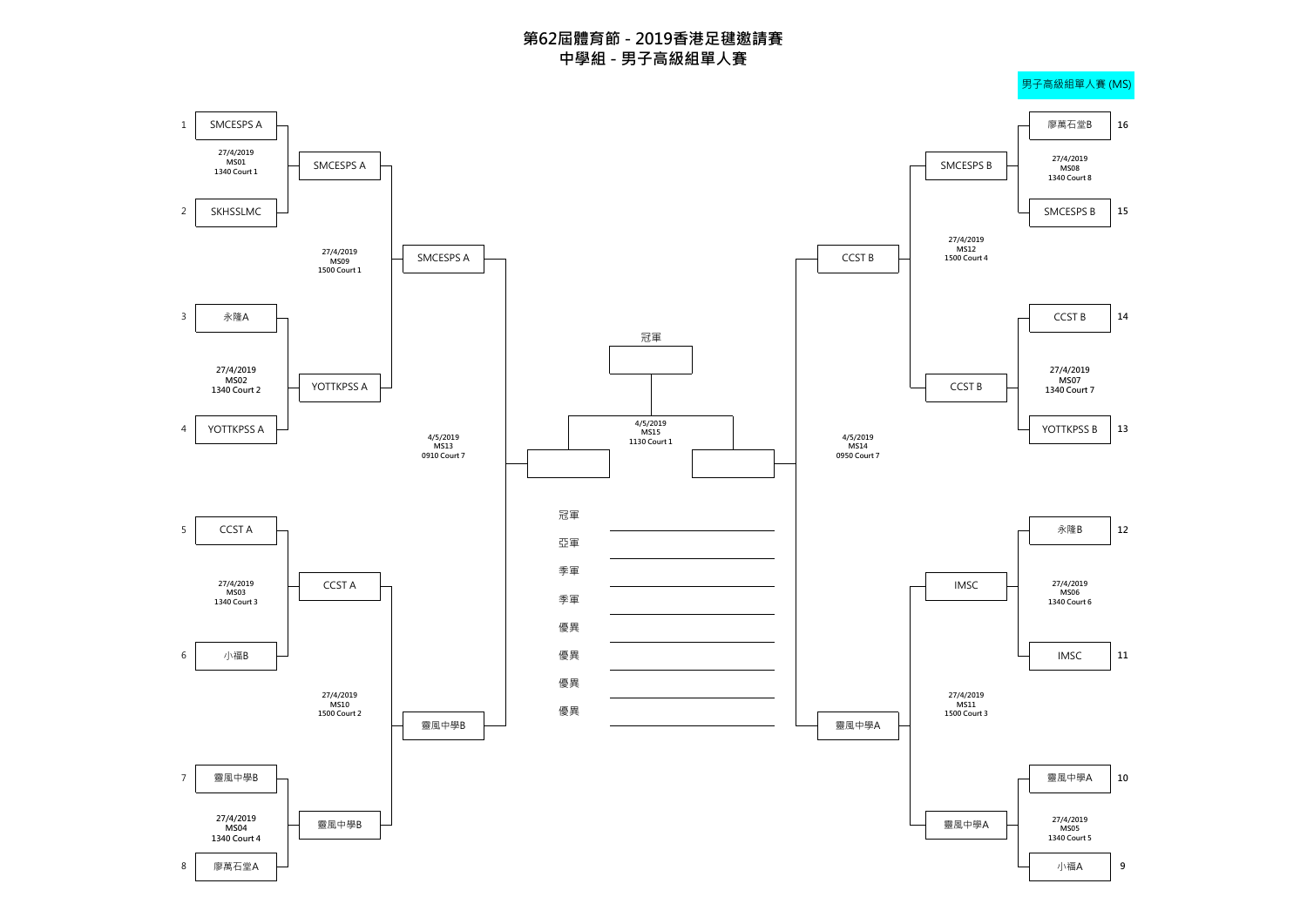**第62屆體育節 - 2019香港足毽邀請賽 中學組 - 男子初級組單人賽**

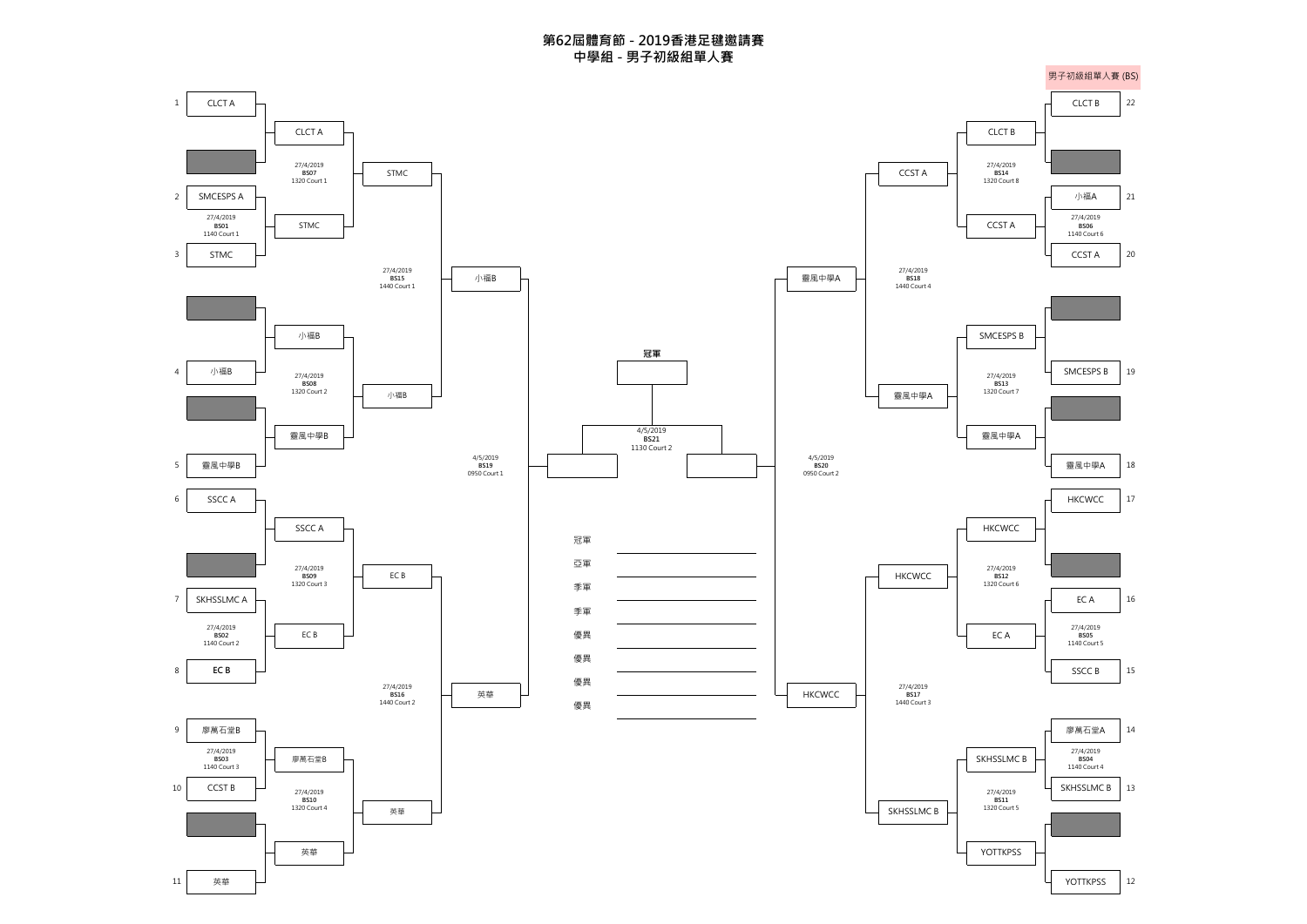**第62屆體育節 - 2019香港足毽邀請賽 中學組 - 女子高級組單人賽**